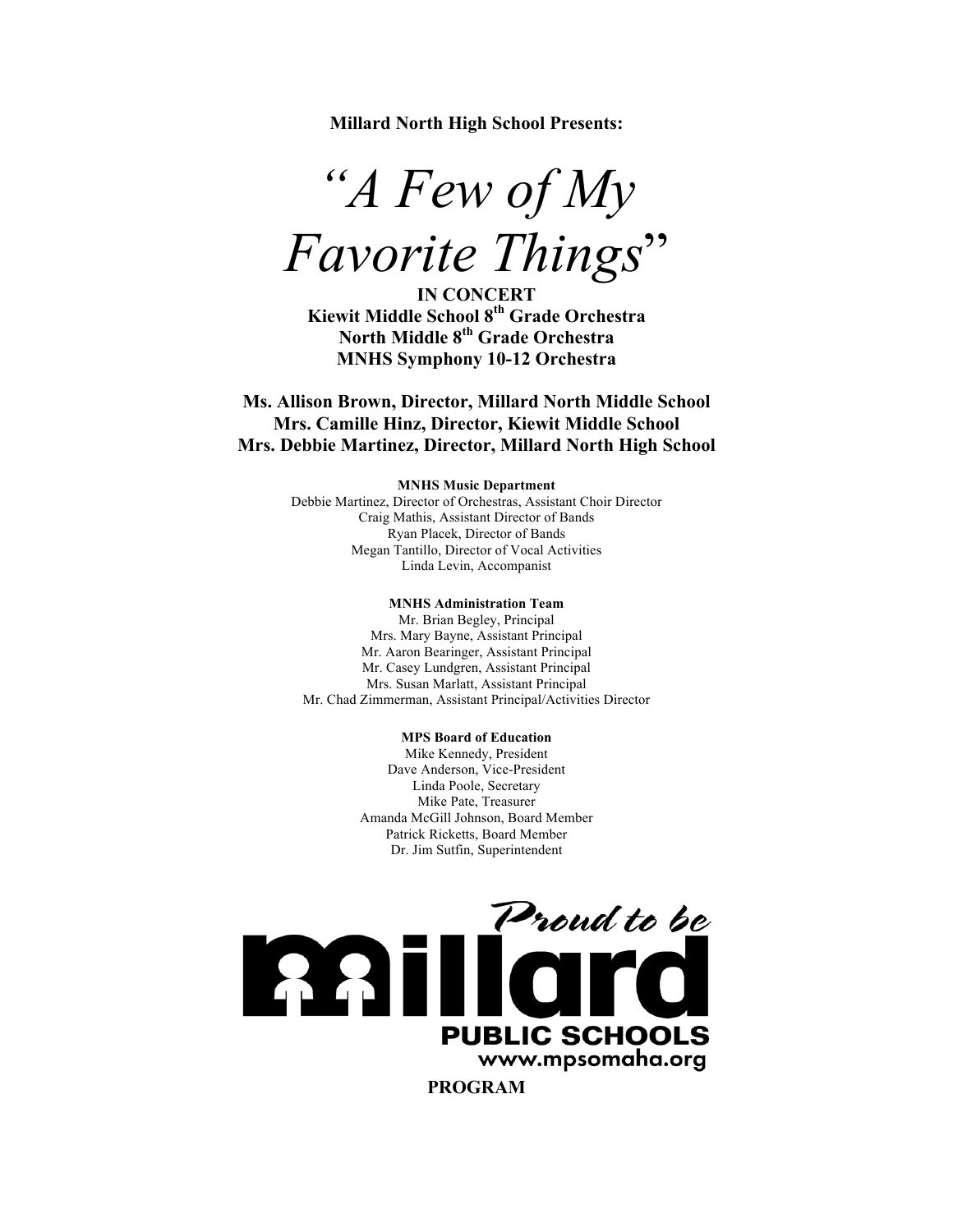## **Alternative Styles Ensemble**

All Time Low/Chandelier John Bellion, Sia, arr. Reneé Wehrle

# **Chamber Orchestra Featuring 2017 Concerto Competition Winner Daniel Fu, saxophone**

Saxophone Concerto in E-flat Minor, Op. 109 Alexander Glazunov Allegro Moderato Allegretto scherzando Andante

# **Combined 8-12 Symphony Orchestra**

Skyfall Adele Adkins, Paul Epworth, arr. Larry Moore

Counting Stars **Counting Stars** Ryan Tedder, arr. Sean O'Loughlin

Highlights from *The Sound of Music* Richard Rodgers, Oscar Hammerstien, arr. Frederick Müller *Do-Re-Mi, Climb Ev'ry Mountain, A Few of My Favorite Things, The Sound of Music*

Journey's Greatest Hits arr. Victor Lopez *Don't Stop Believin', Open Arms, Any Way You Want It*

| Date              | Time        | Event                                                  | Location                   |
|-------------------|-------------|--------------------------------------------------------|----------------------------|
| $3 - 11$          | $8 - 4$     | <b>UNO String Olympics</b>                             | <b>UNO Strauss PAC</b>     |
| $3 - 15$          | 12 PM       | Philharmonic Chamber Recital                           | ditorium/Orchestra Room    |
| thru $3-25$       | might Stay  | Orchestra Trip to Nashville, TN                        | ous locations in Nashville |
| $4 - 4$           | <b>7 PM</b> | MN Orchestra Concert (required)                        | <b>MNHS</b> Auditorium     |
| $-20$ thru $4-23$ | <b>TBD</b>  | <b>District Music Contest</b>                          | Gretna HS                  |
| $5 - 7$           | <b>TBA</b>  | Toung Orch. Festival (req. 9 <sup>th</sup> grade only) | Millard South              |
| $5 - 11$          | 5 PM        | MN Music Awards Night                                  | Cafeteria/Auditorium       |
| Aay TBA           | <b>TBA</b>  | IN Orch performs at Oakview Mall                       | akview Mall Food Court     |
| $5 - 28$          | 4 PM        | MN Orch performs at Graduation                         | <b>Baxter Arena</b>        |

# **UPCOMING MNHS ORCHESTRA EVENTS**: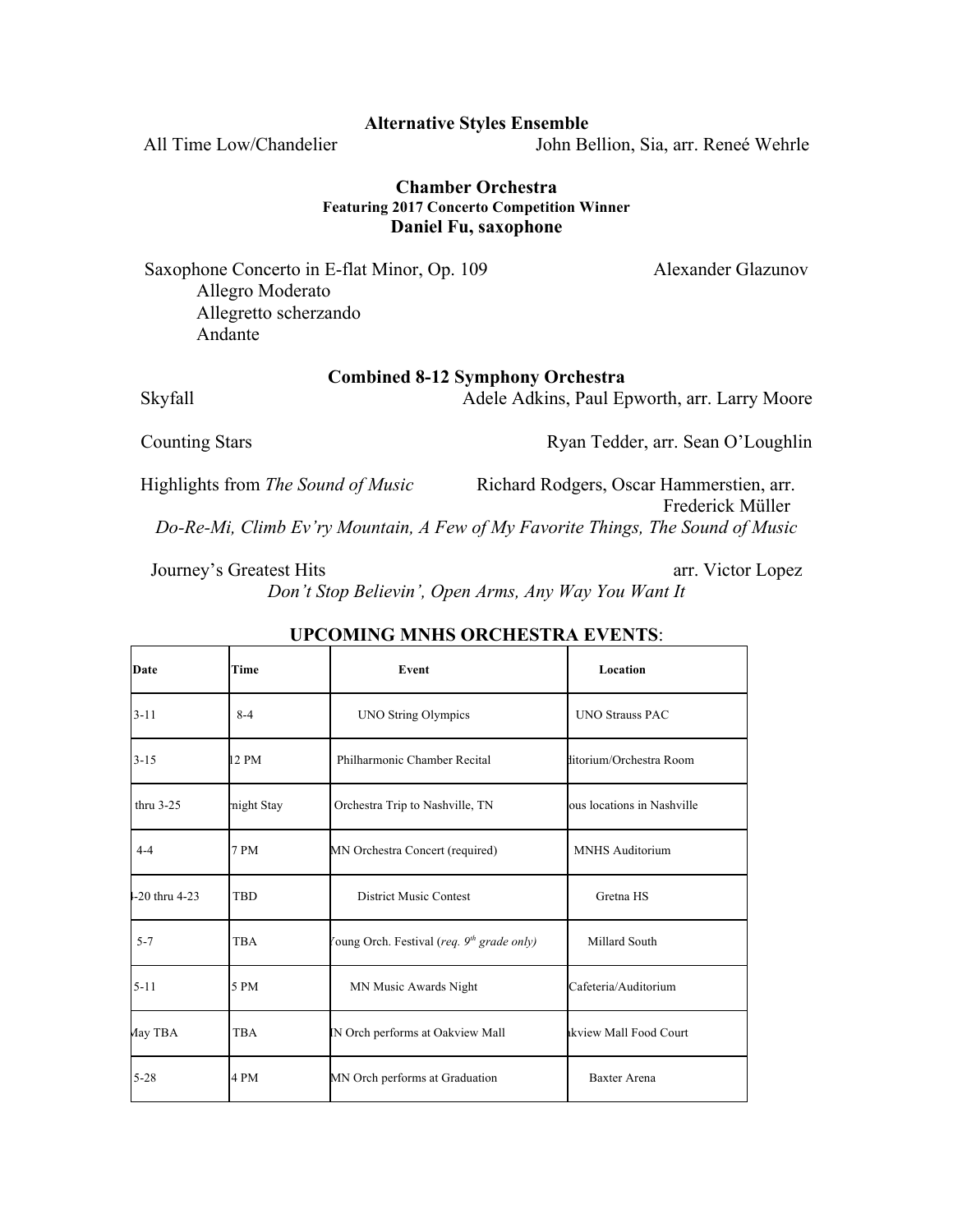# **MNHS Alternative Styles Ensemble**

**Violins:** Patrick Benda, Isabel Chavez, Pranita Devaraju, Reneé Wehrle **Violas:** Naomi Martinez, Heather Slovut **Cello:** Zach Klimowicz

# **Kiewit Middle School 8th Grade Orchestra**

**Violin I**

Murali Devonaboyina Molly Hosch-Hill Michael Mbowa Kenny Zhu

Jillian Bunjer

**Violin II**

Puja Biswa Maya Elting Grace Henderson Navya Khandavalli Hannah Serhan

**Cello** Brayden Gill Autumn Givehand

**Bass**

Nicole Wandrey

**Viola**

Moriah Friesen Ava Infante Jack Neville Matan Shapiro Victor Thoms

# WELCOME!

We're glad you're here. We have worked hard in preparation for this performance. Out of respect for our musicians, please observe the following guidelines:

- Ringers set to silent or off
- No talking while playing
- Refrain from flash photography during performance
- If you need to leave and come back during the concert, do so in between selections.

# Thank you and enjoy the show!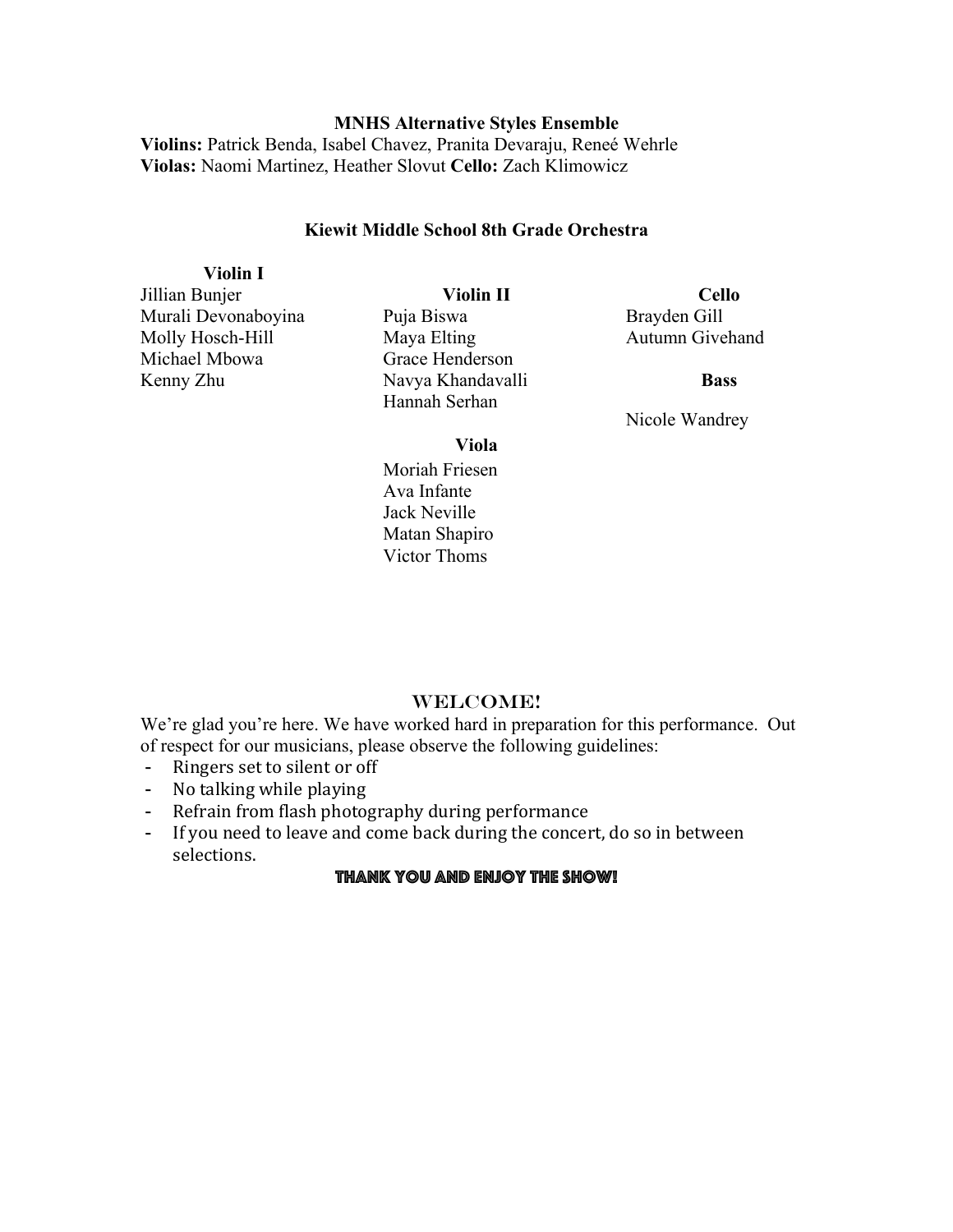## **North Middle School 8th Grade Orchestra**

## **Violin**

Isabelle Berlin Sushmitha Chandrasekaran Chethana Deeduvanu Ava Fagan Karim Friha Katie Fulkerson Taylor Goodrich Nadira Jeethandran Eva Jindal Francesca Kerkhofs Briana Koudossou Allison Louthan Mara Matache Brenna Monaghan Jayadeep Peddyreddy McKenna Phillips Chaitra Pirisingula Kashish Poore Gabriel Ramsey Aysha Ridley Arjun Sakthi Tarun Sivakumar Tristin Sledge Neeharika Solasa Varshini Thyagarajan Olivia Twedt Maha Vodnala Abbie Widhalm Joseph Zhong Michelle Zhu Hanna Zueter

Sean Barry Paul Bierman Gretchen Braak Neerav Chenga Reddy Davis Hill Ian Imhoff Christian Olson Ryan Shirley Ananya Sivashanker Arya Volvoicar

# **Cello**

Ella Benson Aubrey Carroll Dominic Cothren Anusha Deshpande Dexton DeTienne Mason Eisenberg Nathan McCoy Rylie Mendez Dan Ross Jordan Saxton Varun Sivakumar Ellie Stuart Arpan Swaroop Shresht Yadav

## **Bass**

Ian Klimowicz

## **Viola**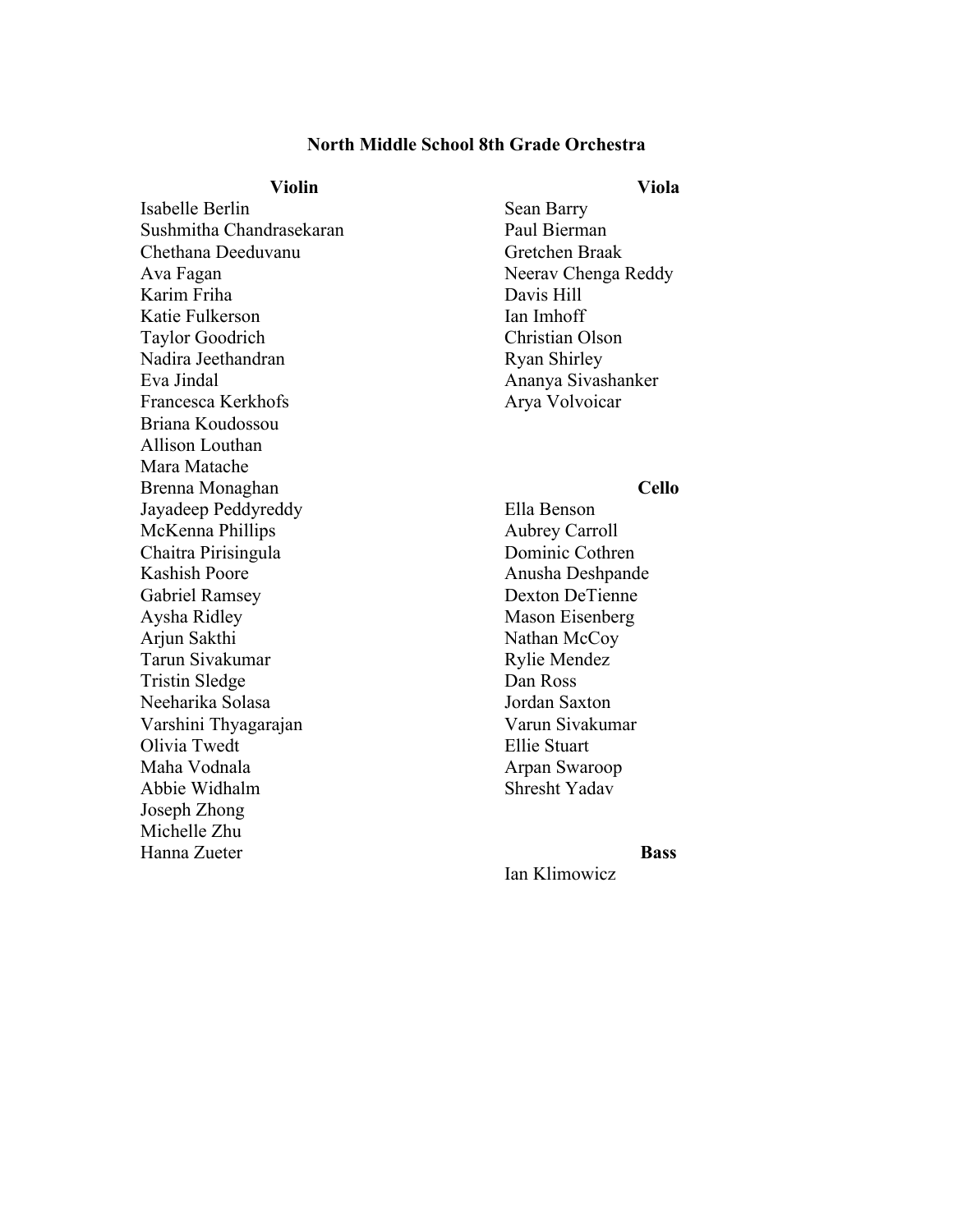#### **10 -12 Symphony Orchestra**

#### **Violin I**

Damien Alexander Isabel Chavez Ethan Chen 1 Rachel Folts Matthew Halbur Mary Johnson Ashlyn Mendoza Vishnu Menon 1 Shae Monaghan 1 Austin Nguyen 1 Oliver Niu Anjali Nooka Varun Noronha Heather Slovut Josie Slovut George Varghese \* 1 Betty Wang \* 1 Helen Whetstine 1 Kennedy Wolfe Christina Youn Jeff Zhao

#### **Bass**

Daniel Bartolomei Brandon Collins Jared Klahn Chloe Muessigmann Noah Mussman

#### **Flute**

Erica Flores 2 Lauren Qiu 2 Emma Ulrich 2 Bridget Hartung 2 Rena Li 1

#### **Clarinet**

Amy Nelson Sarah Clark Rachel Nielsen Shivani Gajre

\* = Section Leader 1 = All State Orchestra  $2 =$  All State Band  $3 = All State Choice$ 

#### **Violin II**

Amrit Ammanamanchi Patrick Benda Pranita Devaraju \* Christopher He Megan Kim Kavya Krishnan James Le Vy Le LeeAnna Lui Ethan McDermott Elizabeth Nielsen Afrah Rasheed Tasha Rustam Aashka Sindhav Palak Singh Maddie Stuart Pranav Viswanathan Renee Wehrle \* 1 Shreya Yadav Leily Zhu

**Piano** Christa Yong

**Bass Clarinet** Minna Martin

#### **Bassoon**

Sheng -Jie Lim Hunter Holoubek

### **Horn**

Matthew Townsend Dalin Plog 1 Zoe Cook Jackson Cordell

#### **Trumpet**

Chase Stokes Gracie Fagan 2 Alex Reilly Paul Circo

#### **Viola**

Ashley Carlson Piyush Gayee Austin Infante 3 Alyssa Jarabek \* 3 Cassidy Jones 1 Emily Juno Jason Kim 1 Rohit Kumar Fianna Long -Bulduc Quincey Loveridge Addisson Stugart \* 1 Will Talbot MJ Waterhouse Ella Waters Alexa Wildy Evan Wohlers 3

### **Cello**

Abbey Braak T. J. Coleman Mitchell Feagins Gabby Hiatt Elizabeth Hill \* Zach Klimowicz John -David Mezger Charlie Peng Chella Raghavan Kristin Utsch Kirsten Wandrey Jamie Youn \* 1

### **Trombone**

Jackson Hardin 1 Charlie Maas 2 Matt Sernett

**Tuba** Lainy Blaker

## **Percussion**

Isaac Dorenkamp Ian Ghanavati Campbell Haasch Ruchir Khazanchi Josh Sabata